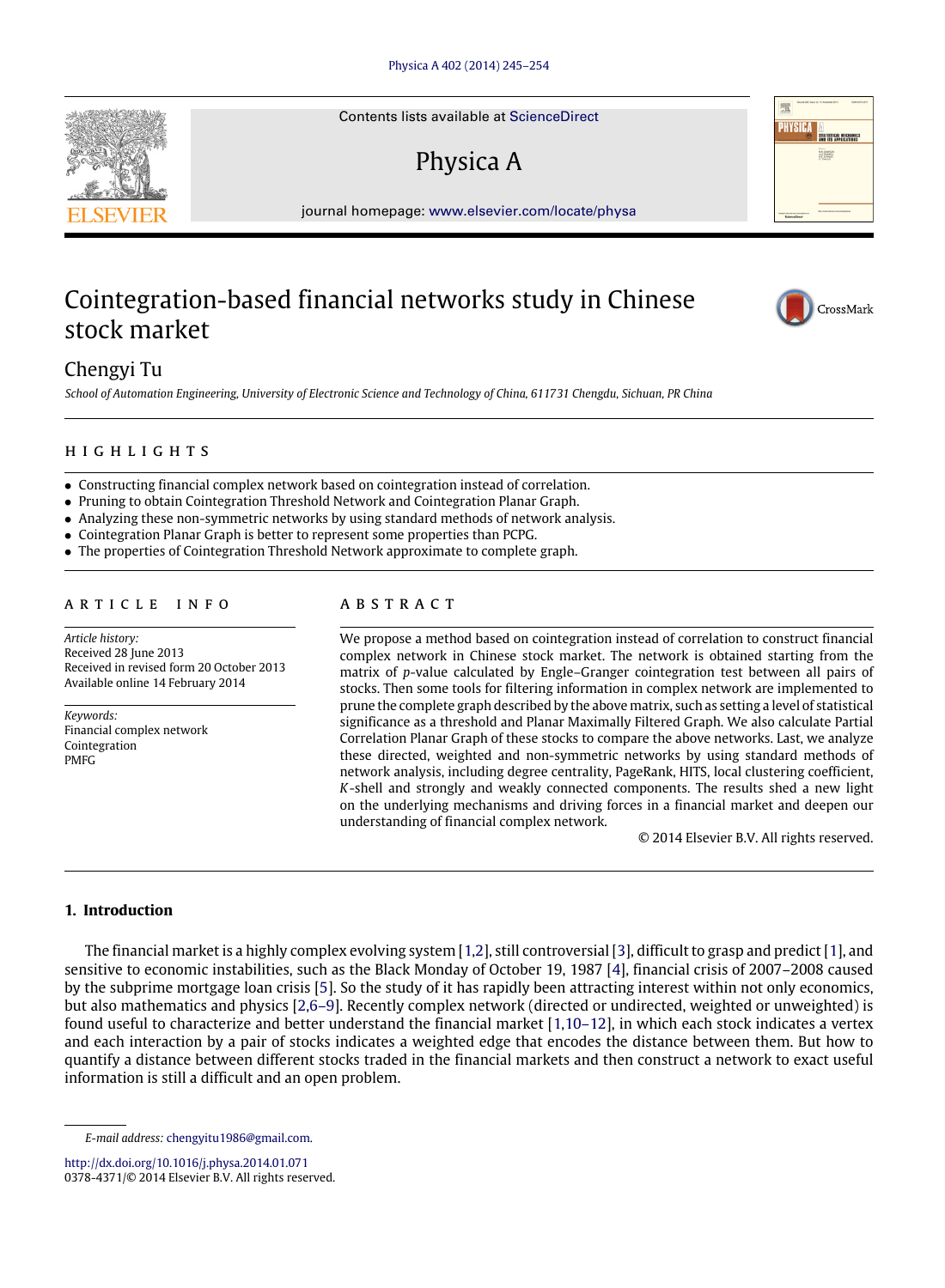Mantegna [\[13\]](#page--1-7) was possibly the first to study financial markets in the concept of networks, who encodes the distance between two stocks as a function of Pearson correlation coefficient to construct the complete graph, and then implements filtering technique Minimum Spanning Tree (MST) to simplify and extract useful information from them, such as detecting a taxonomy that organizes stocks according to their economic activity. After this seminal work, many relevant papers emerge. Bonanno et al. employed the same methodology to find a meaningful taxonomy existing in stock market indices located all over the world [\[14\]](#page--1-8), and high-frequency cross-correlation existing between pairs of stocks in US equity markets [\[15\]](#page--1-9). By observing the networks obtained from real and considered artificial markets, topology of the MST of them is different was found [\[16\]](#page--1-10). During a stock market crisis such as Black Monday, the tree length shrinks and strong reconfiguration take place [\[4\]](#page--1-3). Onnela et al. investigated another network, generally called asset graph, obtained by selecting only the *N* −1 edges with lower correlation coefficient weights of the complete graph [\[17\]](#page--1-11). The construction of the asset graph was analyzed in Ref. [\[18\]](#page--1-12), where the temporal evolution of the clustering and information was measured. Constructing networks from financial data also use threshold of correlations of stocks [\[19–22\]](#page--1-13). A complete analysis was investigated by Ref. [\[19\]](#page--1-13), where repeatedly remove correlation links from lower to higher values or vice versa, and found that the low correlation links of the network contribute to the overall connectivity significantly more than the high correlation links.

Encoding the distance between two stocks as a function of the correlation coefficient to construct the complete network has generally been used in financial theory and practice to quantify the degree of similarity among the stocks. However, correlation time series are just demanded to move in the same direction while the magnitude of the move is unknown, so academics have long since questioned that apply correlation to represent relationships between time series. On the other hand, since these networks are usually complete graphs (all links between vertices are present), how to extract useful information and understand the behavior of them are difficult. It has not been fully investigated and only a few methods have been developed until now, such as Minimum Spanning Tree (MST) [\[13\]](#page--1-7), also called Asset Tree, Asset Graph [\[17\]](#page--1-11), and Planar Maximally Filtered Graph (PMFG) [\[23\]](#page--1-14).

In this paper we firstly apply Engle–Granger cointegration test between all pairs of stocks instead of traditional correlation to construct a non-symmetric matrix of cointegration *p*-values. Then some tools for filtering information in complex network are implemented to prune the complete network described by the above matrix, such as setting a level of statistical significance as a threshold and Planar Maximally Filtered Graph (PMFG). To compare the above networks with network obtained by using other method, we also calculate Partial Correlation Planar Graph (PCPG) of these stocks. Last, we analyze these directed, weighted and non-symmetric networks by using standard methods of network analysis, including degree centrality, PageRank, HITS, local clustering coefficient, *K*-shell and strongly and weakly connected components.

This paper is organized as follows: Section [2](#page-1-0) explains the data and methods used to empirically investigate. Next, Section [3](#page--1-15) presents the results observed in accordance with the empirical design. Section [4](#page--1-16) gives the advantage based on cointegration instead of correlation to construct financial complex network, the drawback of Engle–Granger cointegration test and the possibly next step research. Finally, the paper will be concluded in Section [5.](#page--1-17)

#### <span id="page-1-0"></span>**2. Method**

#### *2.1. Data*

We selected 197 stocks from the Constituents List of CSI 300 index on January 04, 2013 [\[24\]](#page--1-18), compiled the data with consecutive daily price data from April 8, 2005 (the launch day of CSI 300 index) to April 30, 2013. The CSI 300 index, compiled by the China Securities Index Company, Ltd. Refs. [\[25,](#page--1-19)[26\]](#page--1-20), is the first equity and capitalization-weighted stock market index designed to measure the performance of all the A shares traded in Chinese stock markets. The selected period includes the financial crisis of 2007 and 2008 caused by the subprime mortgage loan crisis what is considered the most severe and influential financial crisis of the second half of the 20th century. To show the trend of the stock exchange, the figure of CSI 300 index for the period is shown in [Fig. 1.](#page--1-21) You could see the Chinese stock market peaked in October 2007, when the CSI 300 index approached 5688 points. It then entered a continuous and pronounced decline and by October 2008, the index had reached a trough of around 1663 points. Afterwards, the index rise to about 4000, then fluctuate in the interval between 2000 and 3000 until now.

According to the results of the previous study, the stocks often fluctuate in time and transactions occur at random times with random intensities, so great care must be taken in the selection of the most appropriate time scale to be studied [\[2,](#page--1-1)[27\]](#page--1-22). In this paper, we study the successive differences of the natural logarithm of price and show as follows, because the merit of this approach is that the average correction of scale changes is incorporated without requiring deflators or discounting factors [\[2\]](#page--1-1).

$$
r_i(t) = \ln P_i(t + \Delta t) - \ln P_i(t),\tag{1}
$$

where  $P_i(t)$  is the daily closing price of stock *i* at day *t*,  $\Delta t$  is 1 in our paper.

In order to classify the stocks into different industry sectors, we apply the CICS Industry Classification [\[28](#page--1-23)[,29\]](#page--1-24) designed by CHINA SECURITIES INDEX CO., LTD. The sectors are listed as follows: 0 Energy (EN, 15 stocks), 1 Materials (MA, 41 stocks), 2 Industrials (IN, 30 stocks), 3 Consumer Discretionary (CD, 26 stocks), 4 Consumer Staples (CS, 19 stocks), 5 Health Care (HC, 17 stocks), 6 Financials (FI, 28 stocks), 7 Information Technology (IT, 7 stocks), 8 Telecommunication Services (TS, 4 stocks) and 9 Utilities (UT, 10 stocks).